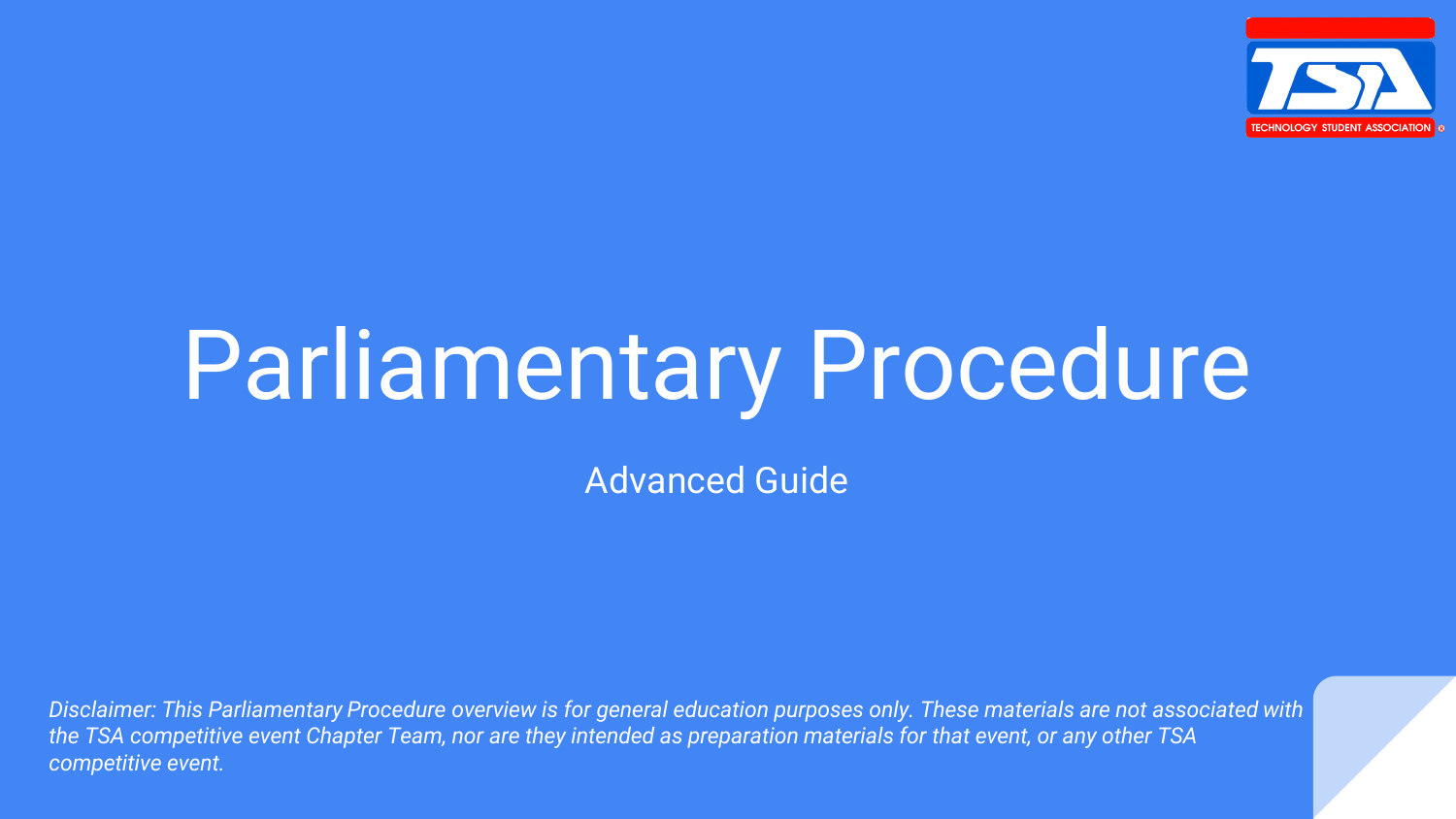#### Table of Contents

**[Committees](#page-2-0)** 

**[Motions](#page-3-0)** 

[Subsidiary Motions](#page-4-0)

[Privileged Motions](#page-5-0)

[Incidental Motions](#page-6-0)

[Restorative Motions](#page-8-0)

[Voting](#page-9-0)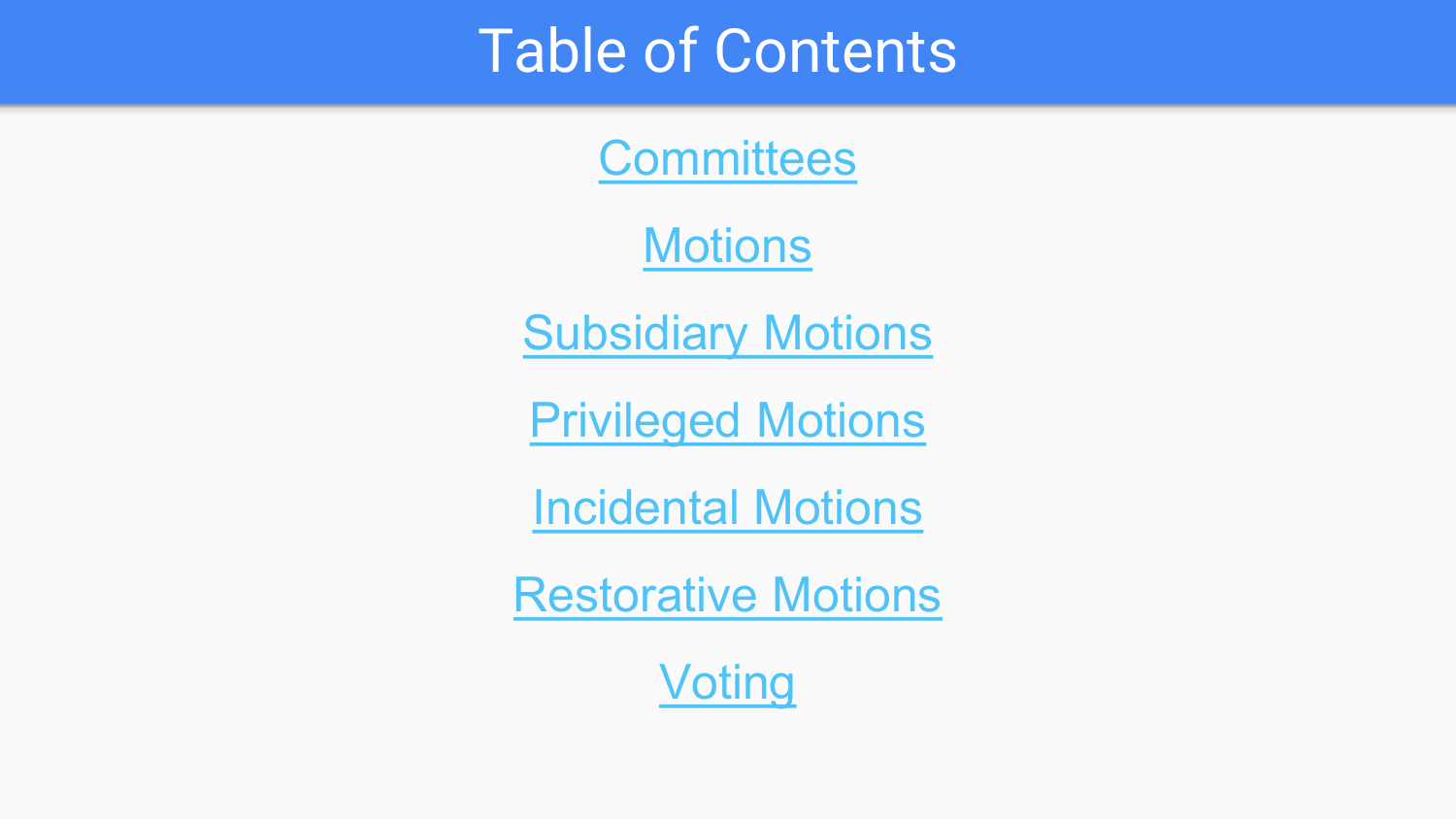#### **Committees**

<span id="page-2-0"></span>A committee is a group created by an assembly to be accountable for some specific function, and which is usually much smaller than the assembly. There are two types of ordinary committees that are used most of the time. They are:

- **Standing Committees:** Standing committees are typically established in an organization's bylaws and serve a permanent and continuing function for the organization. In the national TSA bylaws, it states that the National TSA Executive Committee (comprised of the six national officers and the national TSA advisor) has the power to appoint standing committees as necessary.
- **Special Committees:** Special committees, also known as an *ad hoc* committees, are created by a motion to form a committee to carry out a clearly defined, temporary function. These committees exist until they complete their work and report to the assembly. In the national TSA bylaws, it states that the National TSA Executive Committee has the power to appoint special committees as necessary.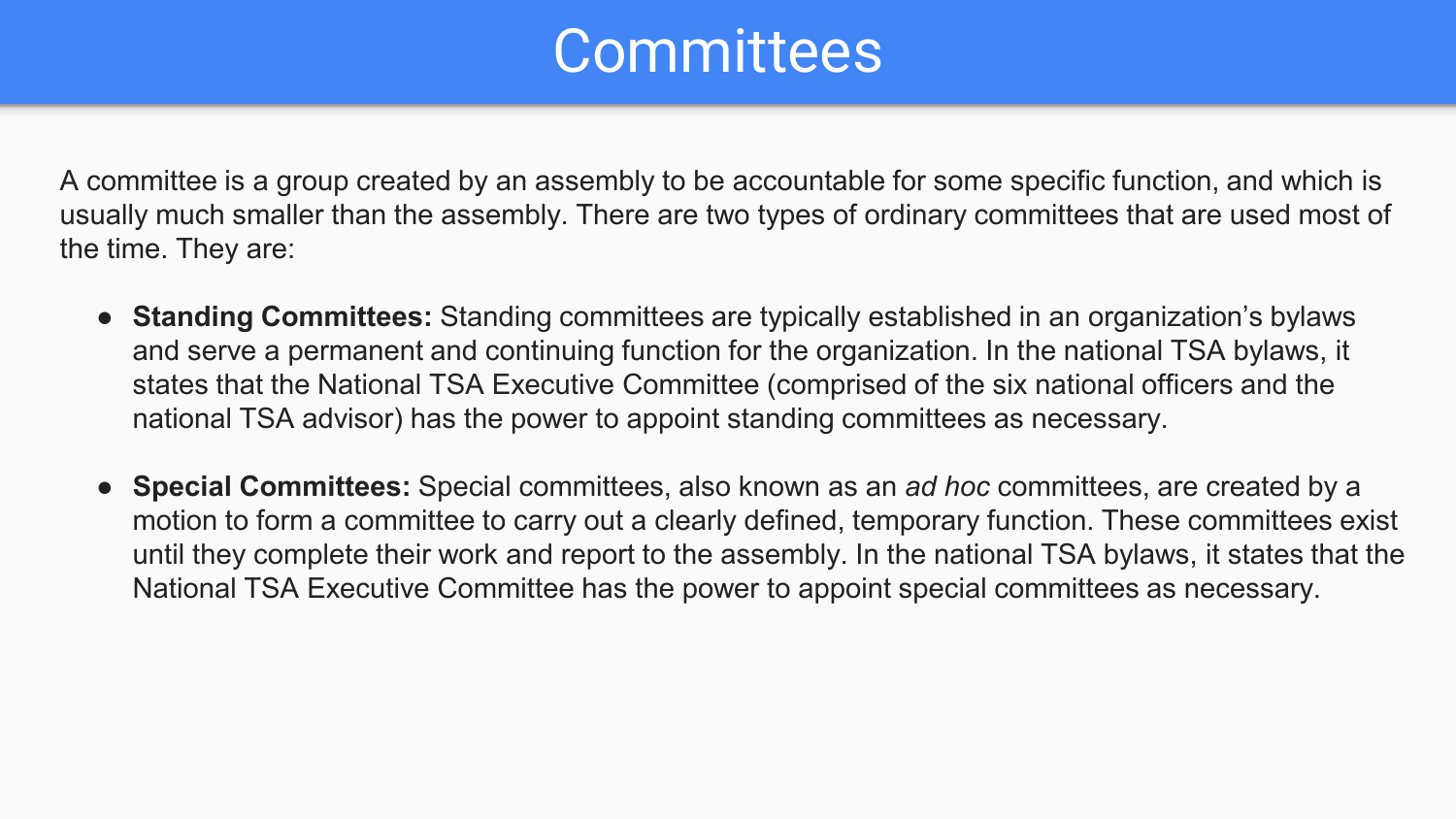## **Motions**

<span id="page-3-0"></span>A motion is a formal proposal by a member of an assembly that some action be taken. Usually, in order for a motion to be considered, a member other than the motion's sponsor must second the motion, which is a verbal expression of agreement that the motion should be considered. Once a motion has been made and seconded, the assembly's chair puts it before the assembly for consideration. At that time some motions are debatable, and others are not. At the end of debate, the assembly votes, and the chair announces the result.

There are five types of motions:

- **Main Motions:** Introduce a unique, substantive proposal. For example, a motion that the assembly purchase a new property is a main motion. Sometimes, a motion elsewhere defined in *Robert's Rules*  can be made as a stand-alone motion, such as a motion to limit debate, while no other motion is being considered. In such cases, that is called an **Incidental Main Motion.** A main motion which is not described in *Robert's Rules* is called an **Original Main Motion.**
- **Subsidiary Motions**: Assist the assembly in handling some other motion. For example, a motion to amend the current motion is a subsidiary motion.
- **Privileged Motions**: Deal with immediately pressing questions that are not directly relevant to the motion being considered. For example, the motion to take a recess is a privileged motion.
- **Incidental Motions**: Affect how the assembly considers the current motion, usually by enforcing or changing the rules of order. For example, the motion to suspend a rule is an incidental motion.
- **Restorative Motions**: Allow the assembly to reverse or reconsider the decision previously made on some other motion. For example, the motion to reconsider a main motion is a restorative motion.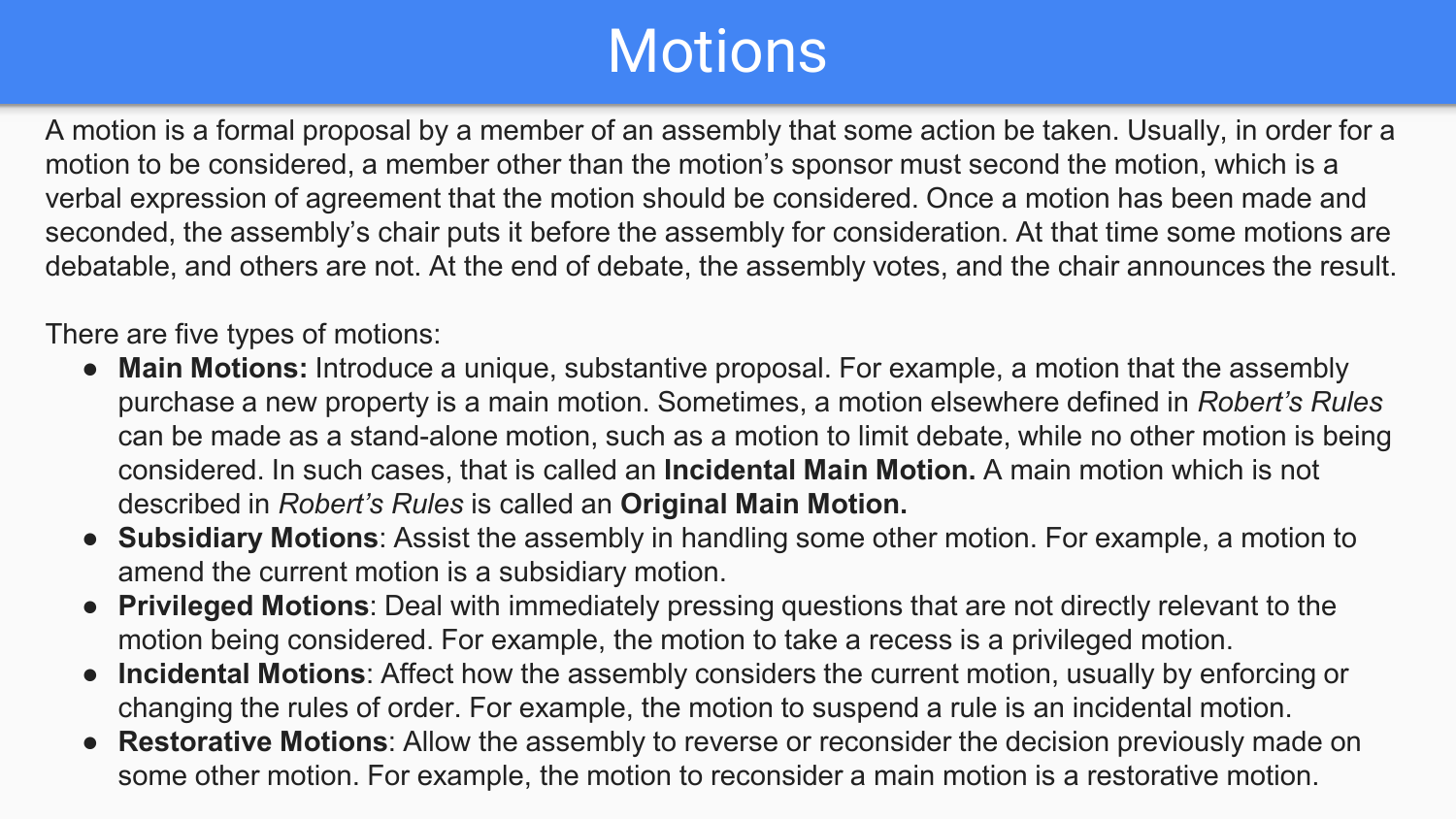# Subsidiary Motions

<span id="page-4-0"></span>Subsidiary motions are secondary motions that help dispose of other motions during a meeting. There are seven subsidiary motions:

- **Postpone Indefinitely:** This motion avoids uncomfortable decisions. Adopting this motion means that your assembly has agreed to not cast a vote on the motion this is applied to. Requires a majority.
- **Amend**: Amend is the most commonly used subsidiary motion. The motion to amend is used to offer a substantive change to the motion that is being considered. Requires a majority.
- **Commit or Refer:** This motion sends a motion to a committee, special or standing. That way, the committee can research or take some action, and report back at a later meeting. Requires a majority.
- **Previous Question**: The previous question is used to immediately end debate and vote on one or more of the motions being considered. Requires a two-thirds vote, since it affects the rights of members.
- **Postpone Definitely:** This motion reschedules the consideration of the pending motion to another time during the present session or the next regular session. Requires a majority.
- **Limit or Extend Limits of Debate**: This motion is used to change the amount of time members have to speak, the number of times they may speak, or to set a time to end debate. Requires a two-thirds vote.
- Lay On the Table: This motion temporarily sets aside the pending motion in order to handle pressing business. If it is not taken from the table by the end of the next session, it dies. Requires a majority.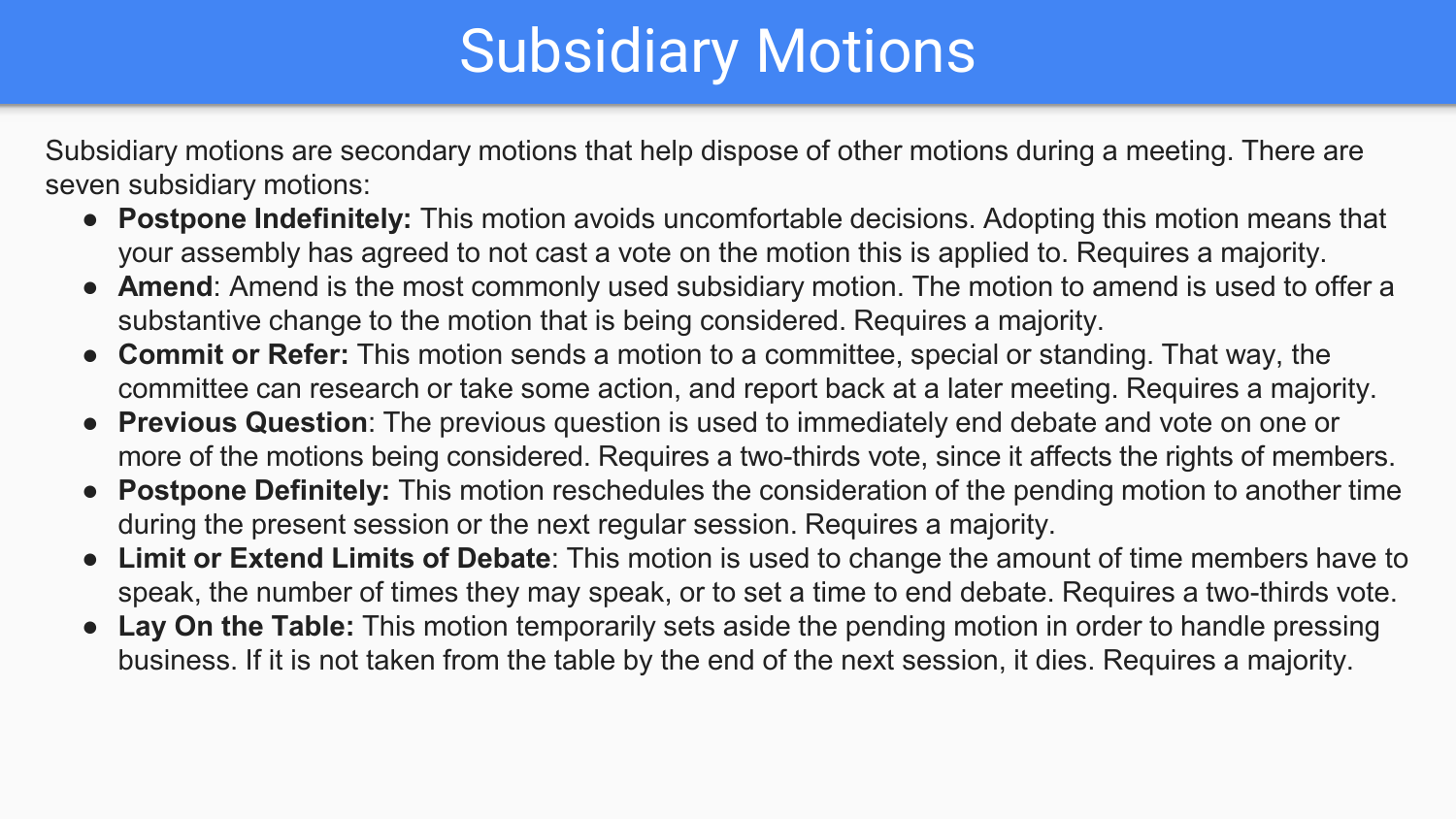# Privileged Motions

<span id="page-5-0"></span>Privileged motions are secondary motions that are used to address issues not directly related to the business or how it is conducted. There are five privileged motions:

- **Call for Orders of the Day:** This motion is used to keep the meeting on schedule with the meeting's agenda. This is required on demand of a single member. A two-thirds vote is required to reject this call.
- **Raise a Question of Privilege**: This motion is used when a member asks for consideration of a request or a motion relating to the rights of the assembly or some members. The chair rules whether it is a valid question of priviledge, and if it is, either rules on the request or puts the motion before the assembly.
- **Recess**: The motion to recess provides a short break in the proceedings. This allows the members to have some time to take care of personal business without disrupting the meeting. Requires a majority.
- **Adjourn**: The motion to adjourn is a proposal to end the meeting. Requires a majority.
- **Fix the Time to Which to Adjourn:** This motion sets the time for an adjourned meeting. This is used to schedule another meeting that is a continuation of the current one. Requires a majority.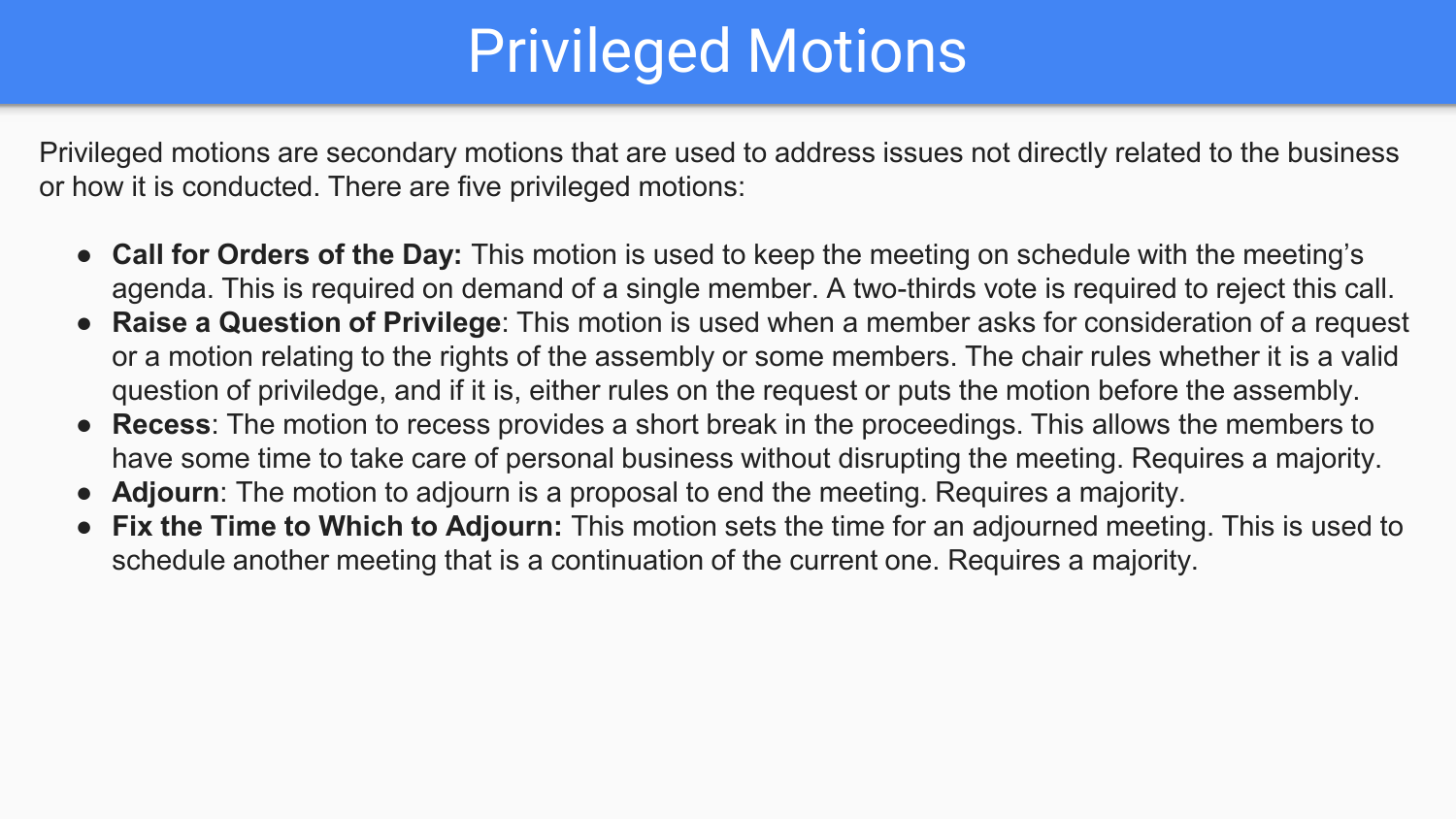#### Incidental Motions

<span id="page-6-0"></span>Incidental motions are motions that rise out of a current question at hand and must be taken care of before business can proceed. There are 15 incidental motions:

- **Point of Order:** A point of order is called when there is a breach of the rules and requires the issue be immediately considered. No vote is taken on this motion, the chair simply states the ruling of the point.
- **Appeal:** An appeal is a way to express dissatisfaction with the chair's ruling. It brings the chair's ruling into consideration by the assembly. Majority required to overturn the chair's ruling.
- **Suspend the Rules:** This motion is used to temporarily set aside rules governing the body. Requires a two-thirds vote if it is a rule of order, or a majority if it a standing rule of the assembly. This motion cannot be used to suspend any rules contained in the bylaws or constitution.
- **Objection to the Consideration of a Question:** Objecting to the consideration of the question is used to prevent an original main motion from being considered and discussed. Requires a two-thirds vote.
- **Division of a Question:** This motion is used to separate one motion into two or more motions to be considered separately. It can only be applied to main motions or amendments. Requires a majority.
- **Consider By Paragraph (Seriatim):** This motion is used to separate a lengthy motion into parts for debate and vote on each piece separately before a vote on the whole. Requires a majority.
- **Division of the Assembly:** This motion is used to question the result of a voice vote or raise of hands vote by calling for a standing vote. This motion cannot demand any type of vote beyond a standing vote. This is required on demand of a single member.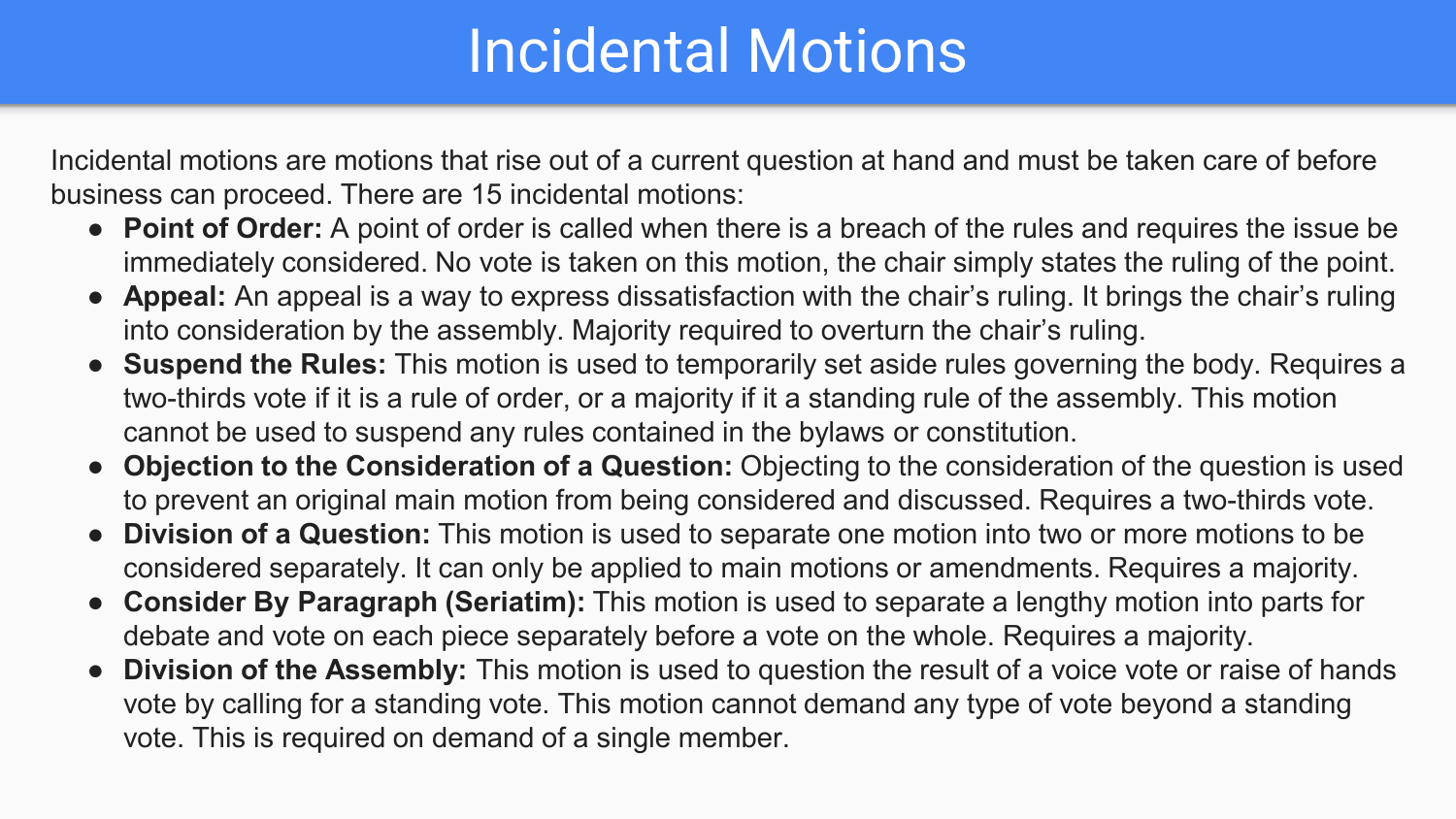## Incidental Motions Continued

- **Motions Related to Method of Voting and the Polls:** These motions are used to propose a vote be taken by ballot, roll call, or counted standing vote. It also includes motions to open or close ballot polls. These typically require majority votes, but there are a few special cases that require two-thirds votes.
- **Motions Related to Nominations:** These motions designate a method for taking nominations or open or close nominations. These typically require majority votes, but there are a few special cases that require two-thirds votes.
- **Request to Be Excused from a Duty:** A member may make this motion to shed oneself, or another member, of a compulsory obligation of membership or office. Requires a majority.
- **Parliamentary Inquiry:** This motion is used to pose a question about parliamentary rules. There is no vote nor a binding ruling, the chair answers the question or refers it to another member.
- **Point of Information/Request for Information:** This is used by a member wanting information about the pending motion. There is no vote, the chair answers the question or refers it to another member.
- **Request for Permission to Withdraw or Modify a Motion:** This is used, by the maker of a motion, to withdraw or change a motion. If it has already been stated by the chair, a majority is required. If it has not yet been stated, the maker can withdraw or change their motion without permission.
- **Request to Read Papers:** This motion is a request to read something to the assembly. Requires a majority.
- **Request for Other Privilege:** This motion is used to make any request not defined by another incidental motion, such as a member requesting to speak or make remarks when no business is pending. Requires a majority.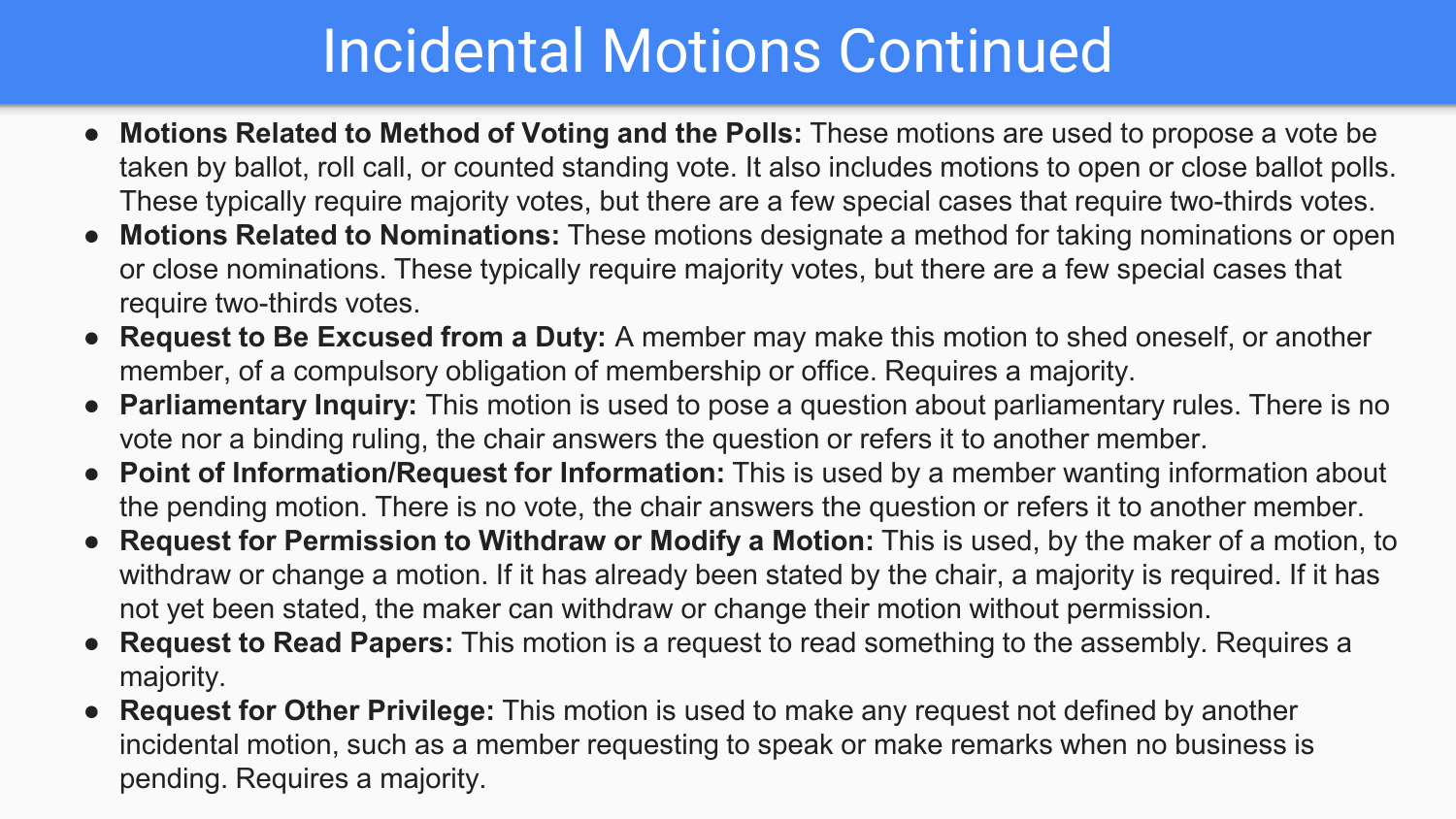#### Restorative Motions

<span id="page-8-0"></span>Restorative motions are motions made to bring a motion back into consideration or change the decision, usually as a result of the assembly changing its mind on the matter or new information being available. There are five restorative motions:

- **Rescind:** Also known as repeal, this motion is used to nullify an adopted resolution, motion, bylaw, section, or paragraph. Requires a majority with previous notice, or a two-thirds vote.
- **Amend Something Previously Adopted:** This motion is similar to rescind, except it amends the adopted motion rather than nullifying it. Requires a majority with previous notice, or a two-thirds vote.
- **Reconsider:** This motion allows the assembly to bring back into consideration a motion previously voted on, during the same session. This can only be made by someone who voted on the winning side of the original motion. Requires a majority.
- **Take from the Table:** This motion is used to bring a motion previously laid on the table back into consideration. Requires a majority.
- **Discharge a Committee:** This motion proposes to take a matter out of a committee's hands and allows the assembly to deal with the motion. Requires a majority with previous notice, or a two-thirds vote.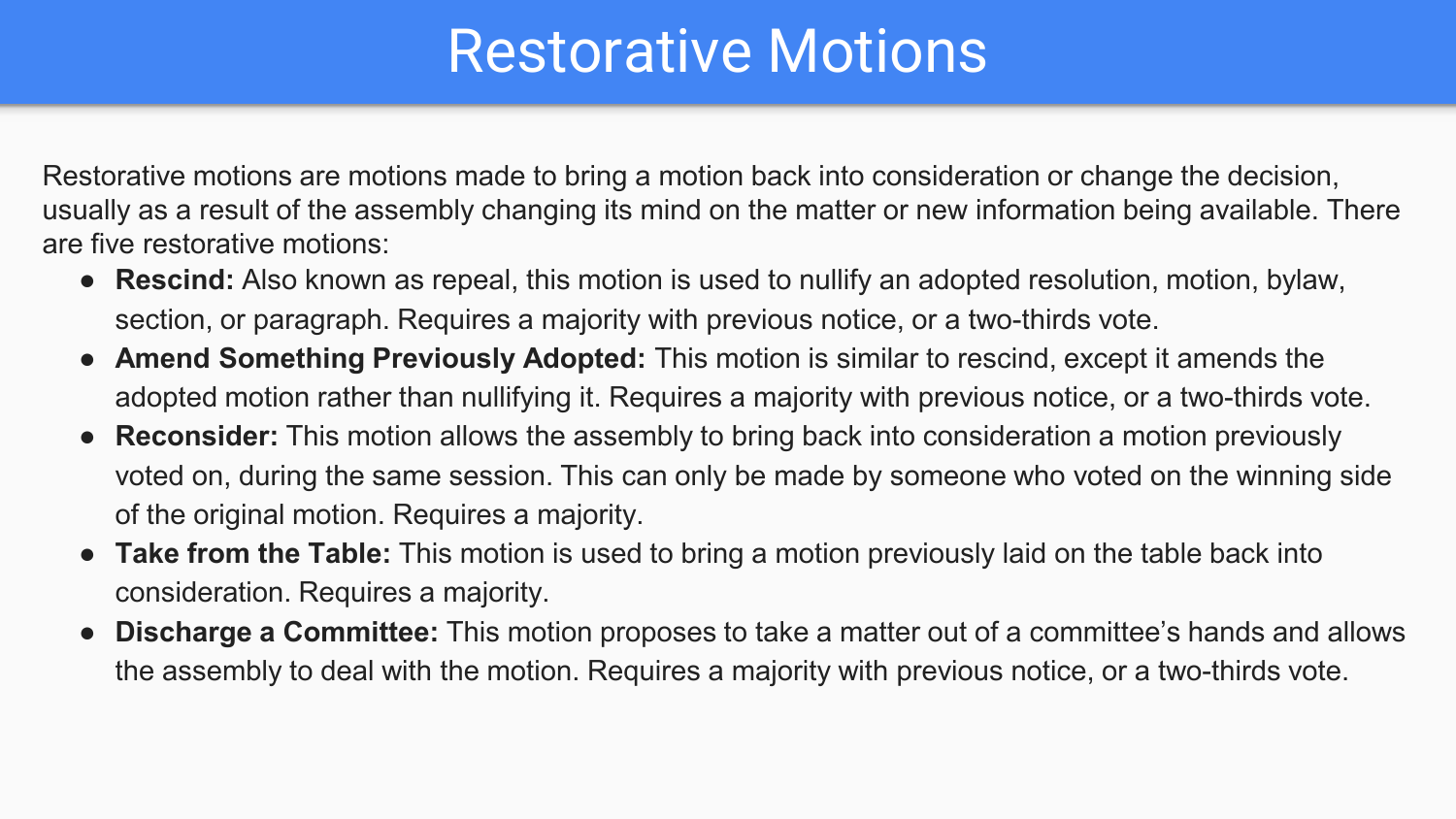# **Voting**

<span id="page-9-0"></span>Voting Terms:

- **Quorum:** The minimum number of members that must be present to consider business at a meeting. Unless bylaws prescribe otherwise, a quorum is the majority of membership.
- **Majority:** Passes only if more than half of the votes cast are in the affirmative.
- **Two-thirds:** Passes only if at least two-thirds of the votes cast are in the affirmative. A standing vote, roll call vote, or ballot vote must be taken for motions requiring two-thirds.
- **Previous Notice:** Notification of members about intent to consider a motion some amount of time before the session, usually at the prior meeting or in the announcement of the meeting.
- **Abstention:** A member's choice to cast neither an affirmative nor negative vote. For calculating majority or two thirds, an abstention is treated as if no vote were cast.

Voting methods:

- **Voice:** Members indicate their votes by saying "aye" or "nay" when prompted.
- **Show of Hands:** Members indicate their votes by raising their hands when prompted.
- **Standing:** Members indicate their votes by standing when prompted. May be counted in small assemblies.
- **Roll Call:** Roll is called, with members indicating their votes by responding with "aye" or "nay."
- **Ballot:** Members indicate their votes by submitting ballots.
- **Unanimous Consent:** Passage of a motion that is obviously uncontroversial is sometimes attained by asking for objections. If none are offered, the motion passes.